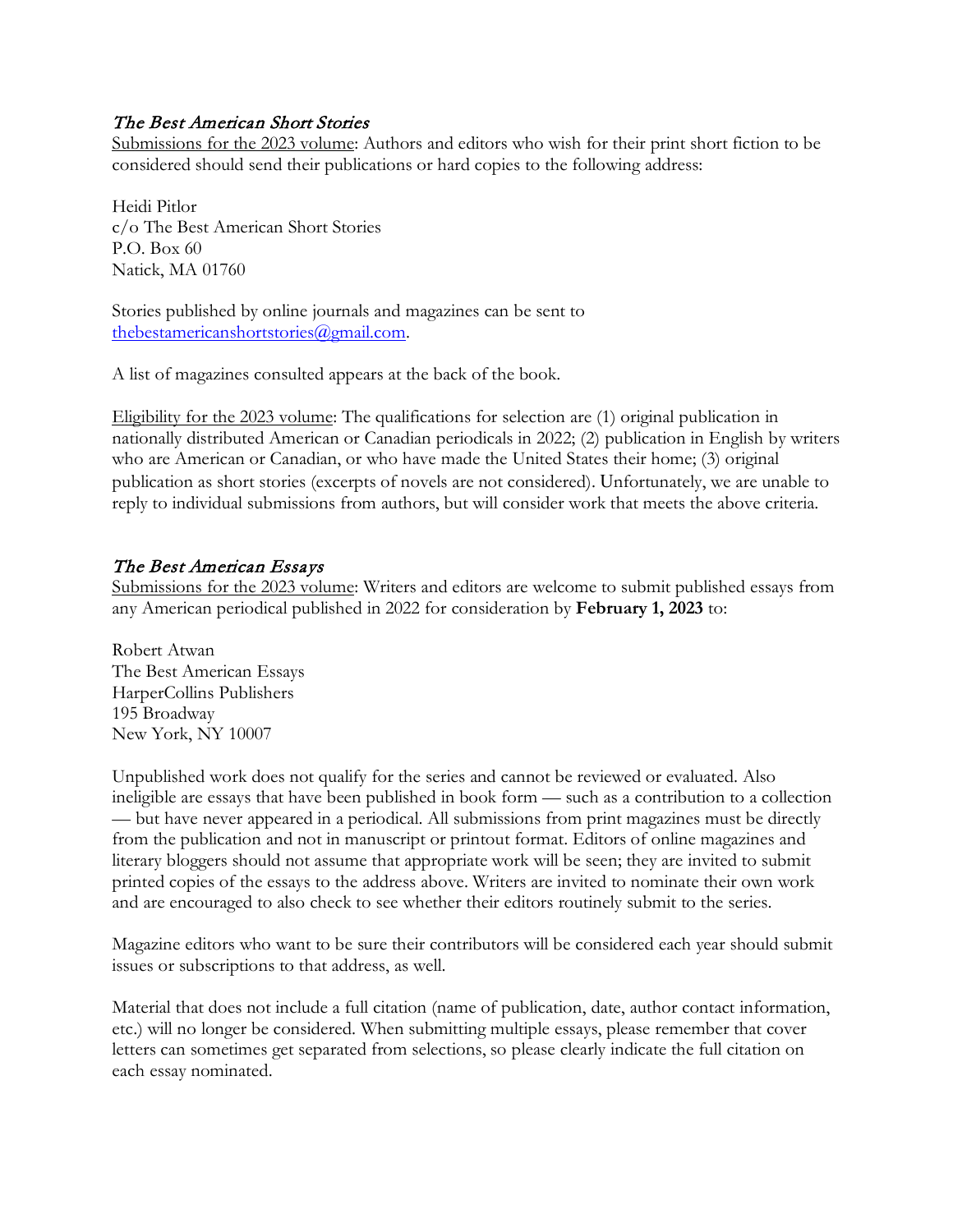#### **Please note the following recent changes to guidelines for the essay series:**

• Editors of print journals and periodicals that include the series on their subscription lists need do nothing further in the way of submissions. If editors prefer to highlight or nominate certain essays for special attention, they are welcome to do so. If their periodicals also publish original essays in a separate online outlet, they are invited to select and submit **no more than seven** candidates in hard copy.

• Because of the overwhelming number of submissions from online-only sources, the series will now **limit submissions to a total of seven from each periodical**. These must be submitted in hard copy. They can be submitted either all at once or over the course of the year.

• **Individuals who submit to the series will now be limited to no more than seven selections**. They are welcome to submit these candidates all at once or over the course of the year.

Eligibility for the 2023 volume: To qualify for the volume, the essay must be a work of respectable literary quality, intended as a fully developed, independent essay (not an excerpt) on a subject of general interest (not specialized scholarship), originally written in English (or translated by the author) for publication in an American periodical during the calendar year 2022. Note that abridgments and excerpts taken from longer works and published in magazines do not qualify for the series, but if considered significant they will appear in the Notable list in the back of the volume. Today's essay is a highly flexible and shifting form, however, so these criteria are not carved in stone.

#### **Best American Food Writing**

Submissions for the 2023 volume: Writers or editors are welcome to submit published work from any North American periodical in 2022. Please include a link (or PDF), along with the name of publication, date, and author contact information by **December 31, 2022** to: [silviagk@gmail.com](mailto:silviagk@gmail.com)

Eligibility for the 2023 volume: To be considered, articles must be originally written in English (or translated by the original author of the article) by a North American or permanent resident. They should be works of respectable literary quality, intended as fully developed, independent articles (not excerpts) on subjects of food writing or related to food writing published in 2022.

# The Best American Mystery and Suspense

Submissions for the 2023 volume: Authors and editors are welcome to submit published, online or in print, works of short fiction to [bestamericanmysterysuspense@gmail.com](mailto:bestamericanmysterysuspense@gmail.com) by December 31, 2022.

If you would like to send a full magazine issue (or subscription), email [bestamericanmysterysuspense@gmail.com](mailto:bestamericanmysterysuspense@gmail.com) for a mailing address.

Eligibility for the 2023 volume: To qualify, stories must be originally written in English (or translated by the original author) by an American writer, that is writers who are citizens of the U.S. or who have made the U.S. their permanent home. They should be works of respectable literary quality, intended as fully developed, independent stories (not excerpts) published in the calendar year 2022 by an American publication. No unpublished stories are eligible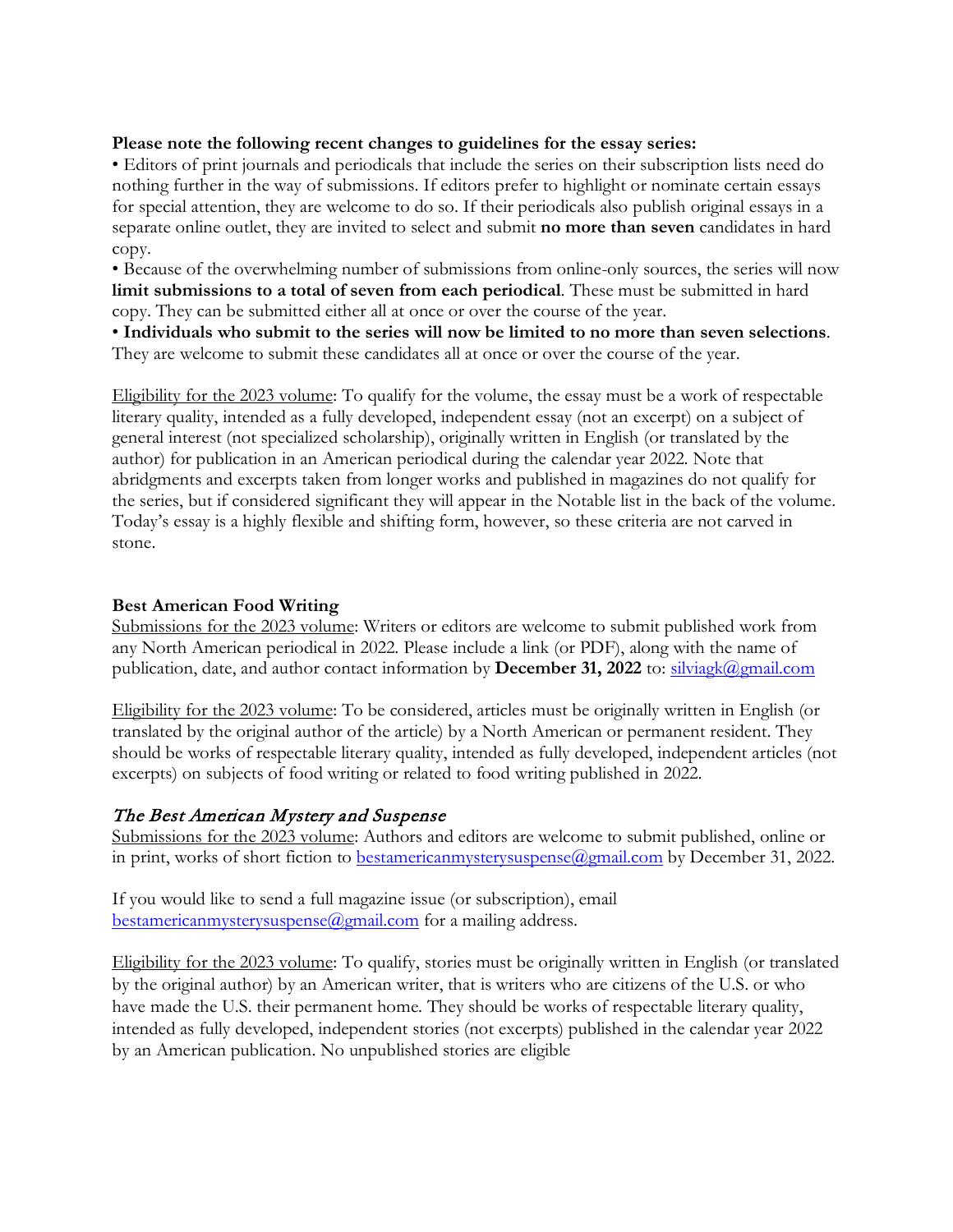# The Best American Science and Nature Writing

Submissions for the 2023 volume:

*The Best American Science and Nature Writing* is open to submissions from publishers, editors, and writers. (Writers are welcome to nominate their own published work.) To submit a single piece, visit [jaimegreen.net/BASN.](https://protect-us.mimecast.com/s/FZ3ECjRvJATZ26N5I7eDV3) Please do not send submissions via email.

If you would like to send a full magazine issue (or subscription), email **BASNSeries**@gmail.com for a mailing address.

Eligibility for the 2023 volume: Pieces must have been published, online or in print, by an American or Canadian publication in 2022. They must be about science, nature, or the environment. Essays are eligible, poetry is not. Submissions will be open through **December 31, 2022.**

# The Best American Science Fiction and Fantasy

Submissions for the 2023 volume:

Authors: If you are a writer and would like to submit your own short fiction for consideration directly, that is quite welcome. If you're interested in doing so, please review the selection criteria and if your work meets all of the criteria, please send it via the submissions portal located at [johnjosephadams.moksha.io/publication/basff](https://adamant.moksha.io/publication/basff)

Editors/Publishers: If you'd like to submit complete magazine issues, anthologies, or collections that you edited or published please email johnjosephadams+BASFF@gmail.com. Please ensure that your publication meets item #1 of the selection criteria found below.

Submission Responses: Because this is a best-of-the-year anthology that will be considering thousands of stories, no rejections will be sent out; instead you will just be notified if we wish to include your story in this year's volume. No decisions will be made until after the end of the year and all stories have been considered equally. Final selections for each volume will be made in the March following the eligibility year.

# IMPORTANT NOTE: Timing of Submissions

Please submit your works throughout the year (ideally right around time of publication), so that I have as much time to consider your work as possible, whether it's an individual short story submitted directly by the writer, or a magazine or anthology submitted to me by the editor or publisher. Please DO NOT wait until the end of the year to submit. (If your publication is publishing toward the end of the year, that's fine, but if you publish in January, for instance, please don't wait until December to submit for consideration.)

Deadline: You must submit any material for consideration by December 31st of the eligibility year (2022). Though as noted above, please send much earlier if at all possible!

Eligibility for the 2023 volume: The stories chosen for this anthology must meet **ALL** of the following criteria:

1. The original publication of the story must be in a nationally distributed American or Canadian publication (i.e., periodicals, collections, or anthologies, in print, online, or ebook form);